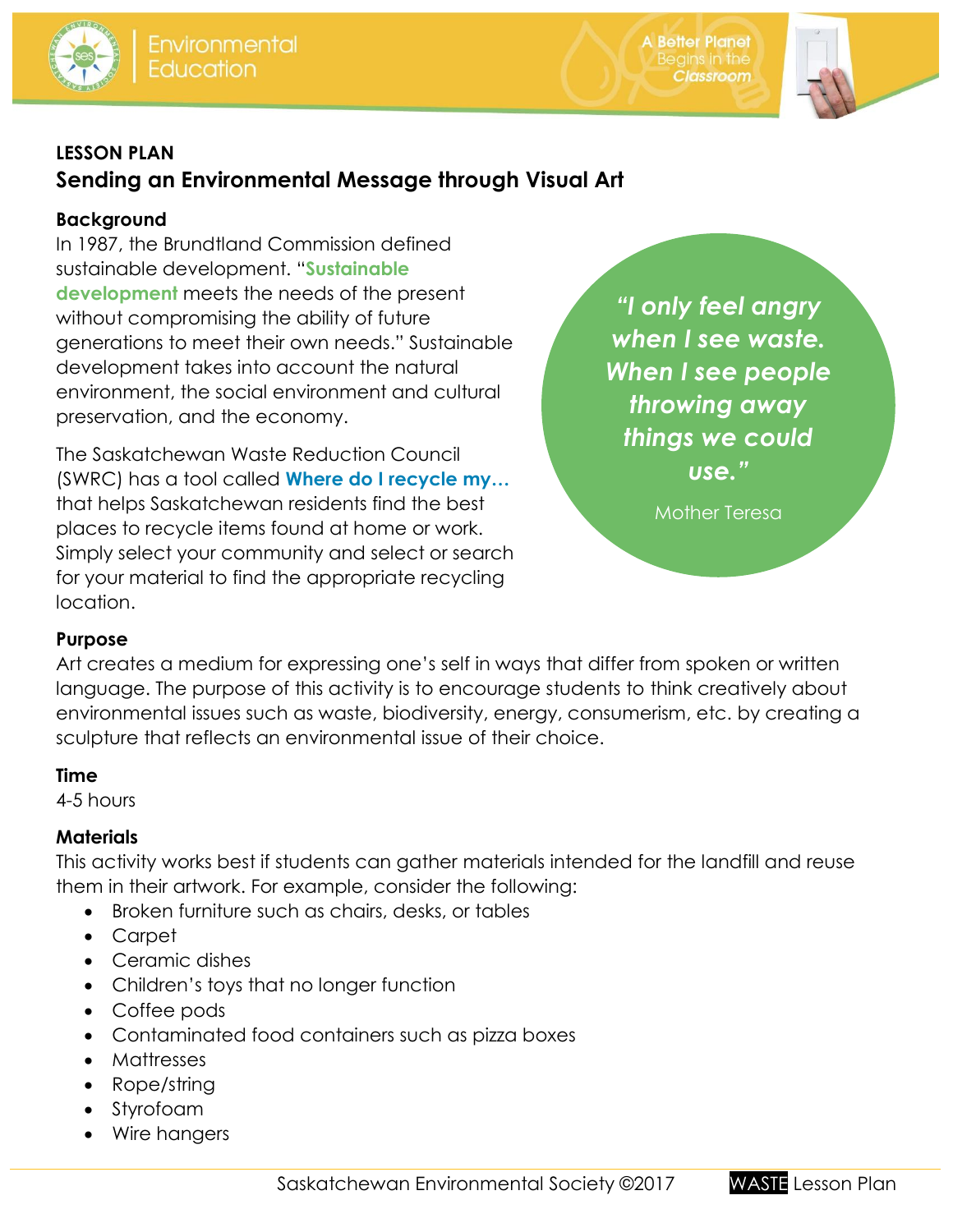



**A Better Planet** 

**Classroom** 

Additionally, students may find the following beneficial:

- Crayons
- Glue
- Markers
- Paint
- Scissors
- Tape

### **Procedure**

**1.** Acquire materials. If you wish, have the students conduct a **[waste audit](http://environmentalsociety.ca/wp-content/uploads/2015/07/Waste-audit-garbage-sort.pdf)** at home or at your school to help them discover materials to use for their sculpture. In this case, usable materials are those that would otherwise be discarded in a landfill.

**Note:** Any recyclable materials found during the waste audit should be appropriately **recycled** or **reused**. If you choose to use recyclable materials, strive to assemble the art in such a way that the product can still be recycled when finished.

- **2.** Explore examples of others' work (attached) for inspiration. Students may wish to research some of the additional resources included in this document.
- **3.** Have the students as individuals, pairs, or teams construct a sculpture out of the reclaimed materials.
- **4.** Instruct the students to come up with a title for their creation.
- **5.** Have the students compose a short paragraph to explain the meaning behind their sculpture, and the materials used. If they wish, students may include their sources of inspiration.

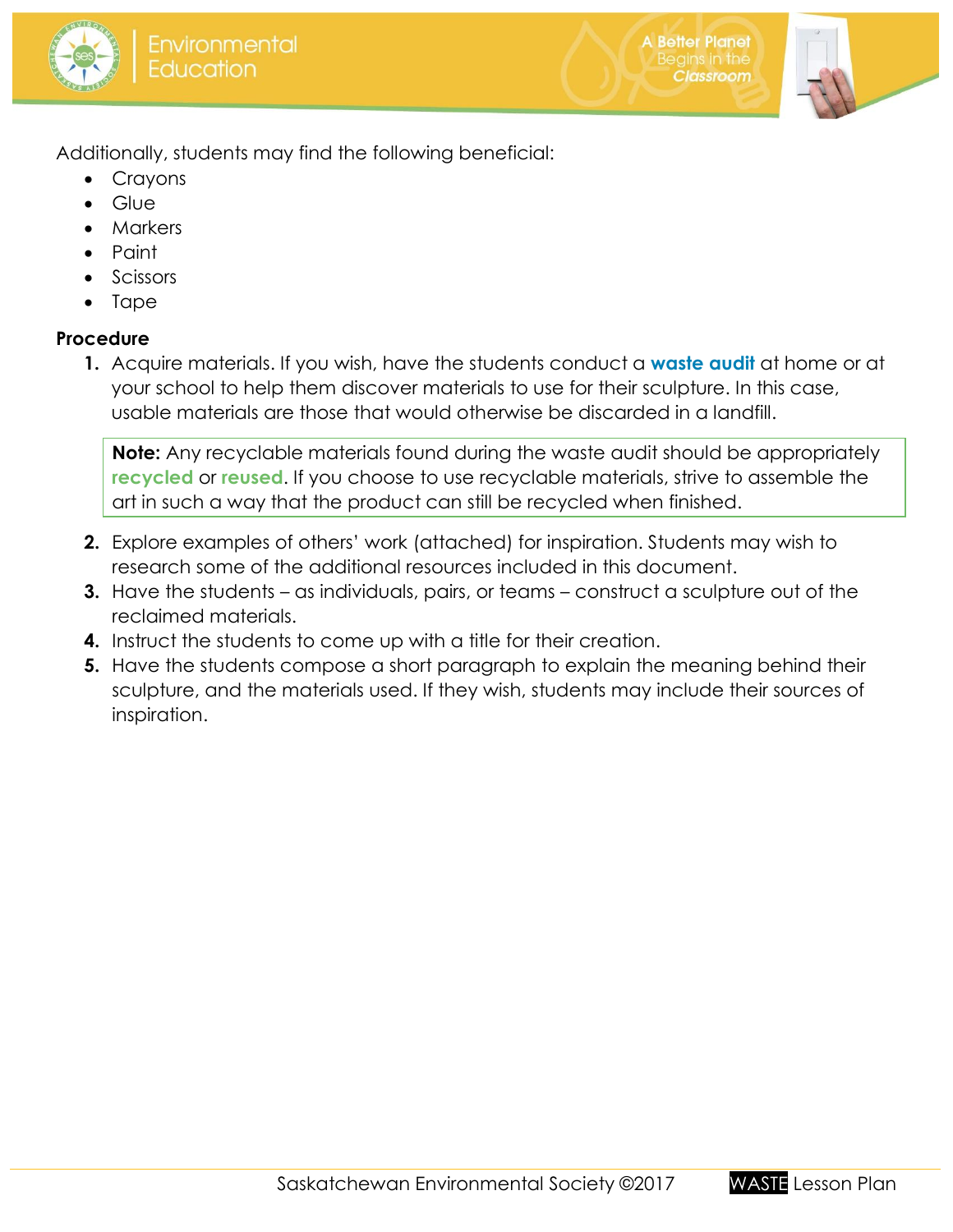



### **Inspiration from University of Saskatchewan Students**

## **Instruments of Consumption | by Adrian Golban**

*"My art piece,* Instruments of Consumption, *was inspired by wanting to recycle my daughter's baby formula bottles. I added recycled wood, metal, plaster, and paint to create a series that represents the exponential consumption of our society."* -Adrian Golban





**A Better Planet** 

**Classroom** 

# **Did you know?**

The last Canadian penny was minted in Winnipeg on May 4, 2012. The artist of *Instruments of Consumption*, Adrian Golban, intended the pennies in the baby bottle to be a further representation of North American consumerism society. Golban noted that humans purchase/design objects that become obsolete all too often.

**live**sustainable**lives**

### **Additional Resources**

- Food and Agriculture Organization of the United Nations: **[Food wastage footprint](https://www.youtube.com/watch?v=IoCVrkcaH6Q)**
- [Chris](http://savethefood.com/) Jordan: **[Running the Numbers II: Portraits of global mass culture](http://www.chrisjordan.com/gallery/rtn2/#water-bottles)**
- **[The Story of Stuff Project](http://storyofstuff.org/)**

Saskatchewan Environmental Society ©2017 WASTE Lesson Plan

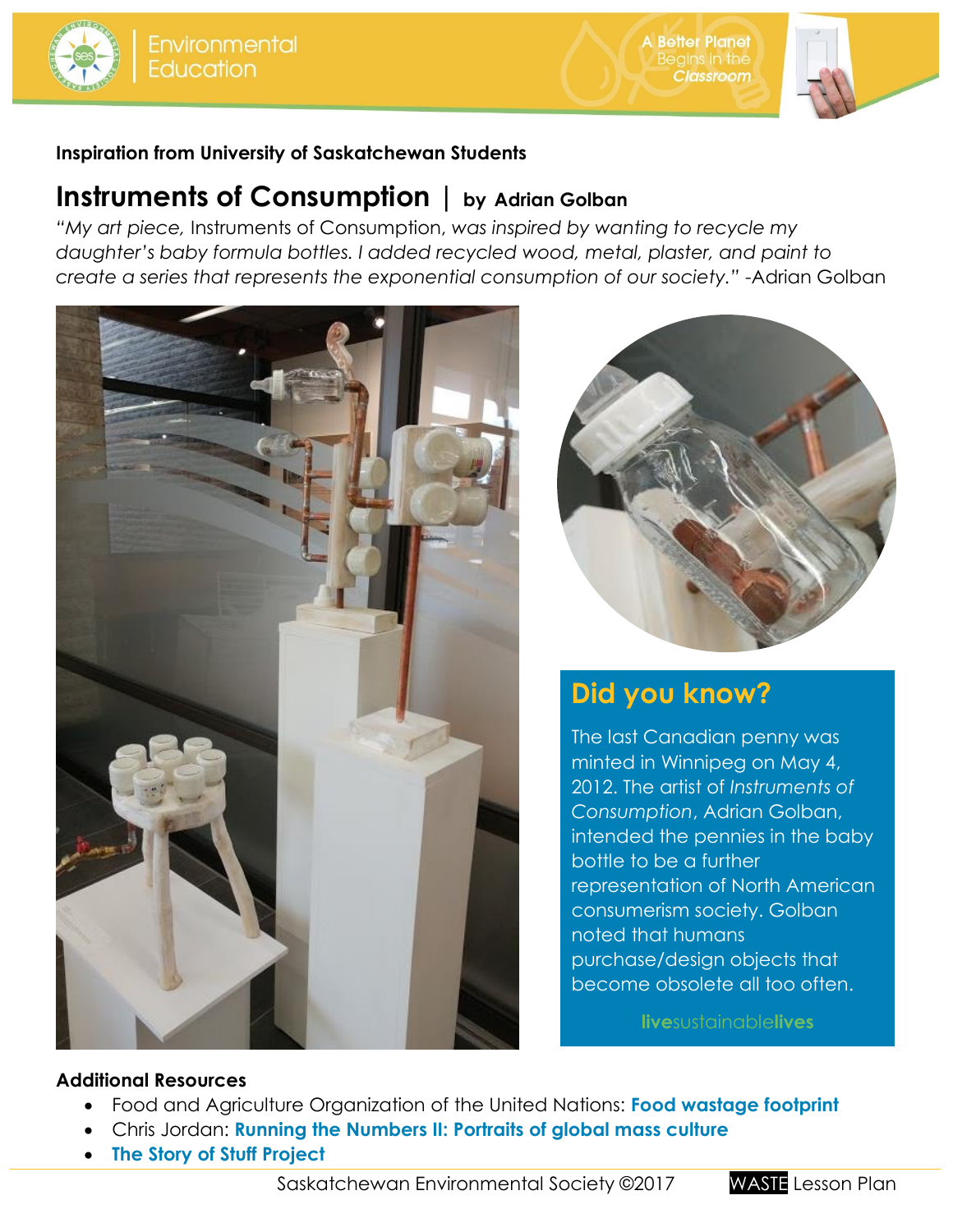





## **Nest | [by Stephanie Turtle](http://storyofstuff.org/)**

*"In my sculpture,* Nest*[, I used a found parrot cage, tipped over and stuffed with synthetic](http://storyofstuff.org/)  [materials that spill out, to signify the unnatural way we claim ownership over other species by](http://storyofstuff.org/)  [locking them in cages and domesticating something that was once wild. Our methods and](http://storyofstuff.org/)  [technologies are wildly out of balance and our need to dominate and control nature has a](http://storyofstuff.org/)  [resulting negative impact. The nest is a bird's traditional home which has been disrupted and](http://storyofstuff.org/)  [infringed upon by our destruction of the environment."](http://storyofstuff.org/)* -Stephanie Turtle



# **Did you know?**

Wetlands are the key to life on the prairies, providing shelter, water, and food for hundreds of species of wildlife. Approximately 70% of North America's waterfowl migrate through Saskatchewan. Wetlands reduce flooding, prevent droughts, and control soil erosion. Due to urban development and the expansion of the agriculture industry, Saskatchewan's wetlands have been disappearing rapidly. Approximately 28 acres of wetlands are lost each day.

### **live**sustainable**lives**



### **[Additional Resource](http://storyofstuff.org/)**

- **[Blackfish: Never Capture What You Can't Control](http://www.magpictures.com/blackfish/)**
- **[Ducks Unlimited Saskatchewan](http://www.ducks.ca/places/saskatchewan/)**
- Paul Hanley: **[Plan to save the swale](http://storyofstuff.org/)**

Saskatchewan Environmental Society ©2017 WASTE Lesson Plan

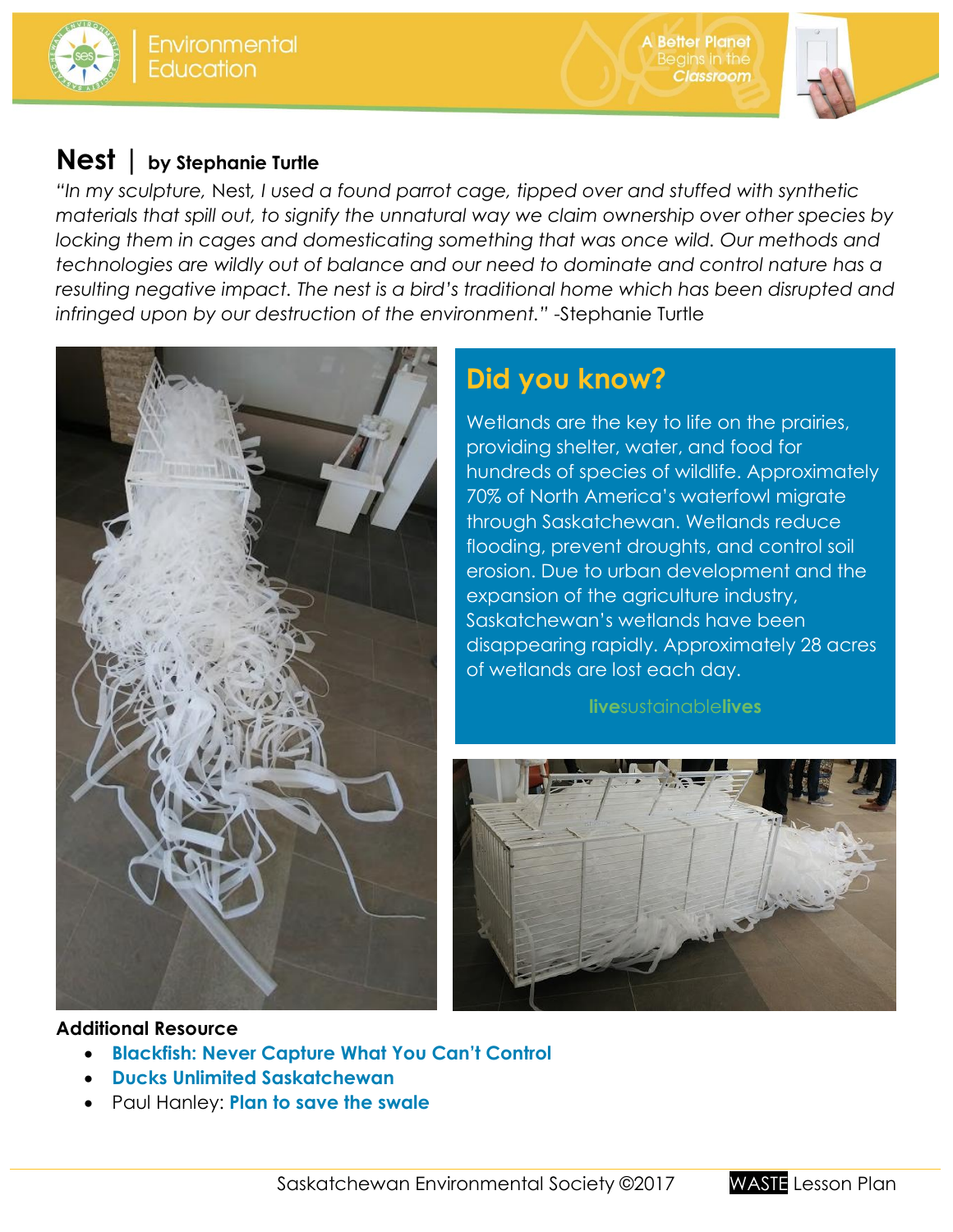**A Better Planet** Classroom



## **Remnants | by William Lee**

*"I have collected a series of weatherworn slate tiles from a storage yard at the University of Saskatchewan. These tiles once sheltered the roof of a campus building, but have since been discarded. Natural processes have marked the slate while they were exposed, and they reveal documentation of the elements they endured while they were attached to the building. Growth of orange lichen have formed on the tile surfaces. I'm fascinated by lichen because it is composed of fungus living in a symbiotic relationship with algae, though appearing like a single organism. After working closely with these slate tiles on the floor for many hours, I* 



*wanted to elevate them in order to enhance their sense of importance."* -William Lee



# **Did you know?**

Throughout the ages, lichens have proven to have many uses. Lichens have been used to dye wool and other fabrics using a combination of water, ammonia, and even urine. This solution sits for several weeks before the dye becomes visible. The ancient Egyptians filled mummies with pseudevernia furfuracea (oakmoss). Its earthy, honey-like scent was also used in Elizabethan England in the 1500s to add an enduring aroma to wigs. Today, oakmoss remains a desired scent in the perfume industry.

#### **live**sustainable**lives**

*"As a form of preservation, I have carefully presented and replicated these discarded objects in fear of their potential loss or breakage. I'm interested in blurring the boundaries between found objects and artistic forms. I use casting and photography processes as a method to preserve knowledge of these remnants."* -William Lee

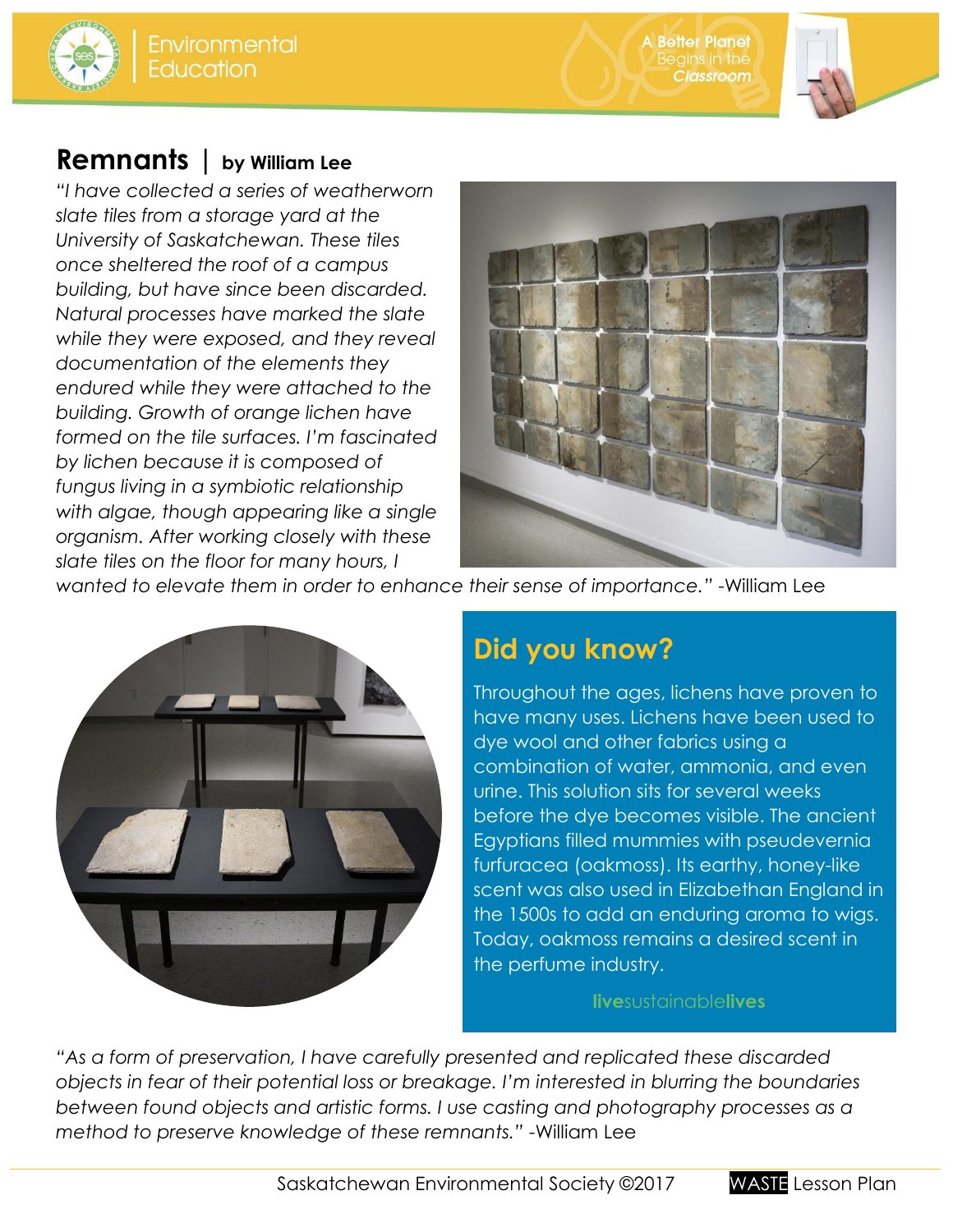

**A Better Planet** Classroom



## **E-Waste | by Nic Saraceno**



*"The idea for my recycled art piece is inspired by mountains of consumer waste building up on our landfills and being shipped around the world to South East Asia. Giant garbage ships transport electronic waste from the developed world to trash piles in poorer countries and non-biodegradable waste is building up in our oceans. Consumer waste is a huge problem and everybody should learn to reduce waste."* -Nic Saraceno

### **Additional Resources**

- Canadian Geographic: **[The growing global](https://www.canadiangeographic.ca/article/growing-global-e-waste-problem-and-how-deal-it)  [e-waste problem and how to deal with it](https://www.canadiangeographic.ca/article/growing-global-e-waste-problem-and-how-deal-it)**
- Environment Canada: **[Overview of E-waste](https://www.epa.gov/sites/production/files/2014-08/documents/canada_country_presentation.pdf)  [Management in Canada](https://www.epa.gov/sites/production/files/2014-08/documents/canada_country_presentation.pdf)**
- EPRA Saskatchewan: **[Where does it go?](http://recyclemyelectronics.ca/sk/what-can-i-do/where-does-it-go/)**
- EPRA Saskatchewan: **[Infographic on EPRA SK](http://recyclemyelectronics.ca/sk/wp-content/uploads/2016/10/EPRA-SK_Infographic.pdf)  [Electronics Recycling Process](http://recyclemyelectronics.ca/sk/wp-content/uploads/2016/10/EPRA-SK_Infographic.pdf)**
- The Story of Stuff Project: **[Story of Electronics](http://storyofstuff.org/movies/story-of-electronics/)**
- United Nations Environmental Programme: **[Illegally Traded and Dumped E-Waste Worth](http://www.rona.unep.org/news/2015/illegally-traded-and-dumped-e-waste-worth-19-billion-annually-poses-risks-health-deprives)  up to \$19 Billion [Annually Poses Risks to](http://www.rona.unep.org/news/2015/illegally-traded-and-dumped-e-waste-worth-19-billion-annually-poses-risks-health-deprives)  [Health, Deprives Countries of Resources, Says](http://www.rona.unep.org/news/2015/illegally-traded-and-dumped-e-waste-worth-19-billion-annually-poses-risks-health-deprives)  [UNEP Report](http://www.rona.unep.org/news/2015/illegally-traded-and-dumped-e-waste-worth-19-billion-annually-poses-risks-health-deprives)**

# **Did you know?**

According to the United Nations Environmental Programme, about 90% of the world's electronic waste is illegally traded or disposed of each year. Moreover, 64 million people in developing nations make a living foraging electronic waste, which is often harmful to their health. In Saskatchewan, consumers take their unwanted electronics to SARCAN, where there are dismantled by Electronic Products Recycling Association Saskatchewan. Any contaminates and rare elements are managed safely and ethically within Canada. Plastics, glass, gold, and other metals are broken down and sold to manufacturers to make new products.

**live**sustainable**lives**